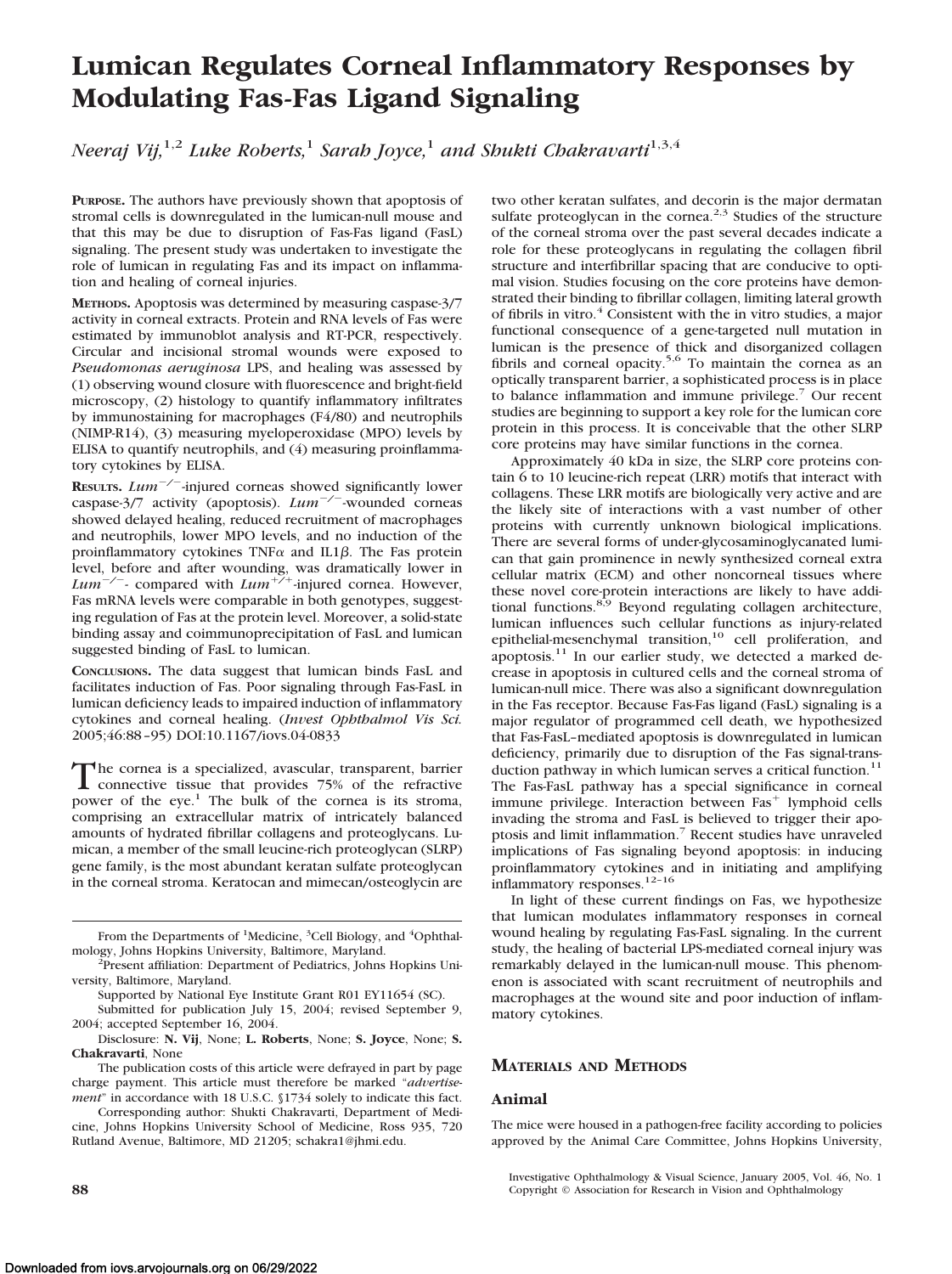and were treated in accordance with the tenets of the ARVO Statement for the Use of Animals in Ophthalmic and Vision Research.

# **Stromal Wounding and In Vivo Microscopy of Cornea**

Mice were anesthetized by intramuscular injection of ketamine hydrochloride (30 mg/kg) and xylazine hydrochloride (5 mg/kg). In addition, topical proparacaine hydrochloride 0.5% (Bausch & Lomb Pharmaceuticals, Inc., Tampa, FL) was applied to each eye just before surgery. To examine inflammatory infiltrates in injured corneas by immunostaining, incisional wounds were made in the stroma with a 26-gauge needle. To measure apoptosis and induction of cytokines in injured corneas, circular stromal wounds were made using an Algerbrush II (0.5 mm; Alber Equipment Co., Lago Vista, TX). Wounded corneas (incisional and circular) were inoculated with  $1 \mu L (10 \mu g/\mu L)$  *Pseudomonas aeruginosa* LPS with a syringe (Hamilton, Reno, NV). Fluorescein sodium benoxinate hydrochloride ophthalmic solution (Bausch & Lomb Pharmaceuticals, Inc.) was used to detect healing with a  $4^{\prime},6^{\prime}$ diamino-2-phenylindole (DAPI) filter on a dissection microscope. In addition, wound size was observed by bright-field microscopy using an external light source on a dissection microscope at 0, 8, 24, 48, and 72 hours after wounding. Images were captured by a microscope equipped with a digital camper (Axiovert 135-N from Carl Zeiss Meditec, Dublin, CA; Quantix 1401 charge-coupled device camera from Photometrix, Tucson, AZ; IP Laboratory software ver. 3.9.1; Scanalytics, Inc.).

## **Assay for Caspase-3/7 Activity**

Apoptosis in the cornea was measured with a homogeneous caspase-3/7 assay (Apo-ONE; Promega, Madison, WI).  $Lum^{+/+}$  and  $Lum^{-/-}$ corneal protein extracts  $(n = 3)$  were prepared in tissue protein extraction reagent (T-PER; Pierce, Rockford, IL), 24 hours after circular stromal wounding. Caspase-3/7 activity was measured after incubating corneal extracts on a 96-well plate with caspase-3/7 substrate at room temperature (300 rpm) for 18 hours. Fluorescence recorded at an excitation wavelength of 480 nm and an emission wavelength of 530 nm (Spectra Max Plus reader and SoftMaxPro ver.4.0 software, Molecular Devices, Sunnyvale, CA)  $\times$ 1000, relative fluorescence units (RFLU), was expressed as caspase-3/7 activity.

## **Immunofluorescence Staining**

Six-week-old  $Lum^{+/+}$  and  $Lum^{-/-}$  mice ( $n = 3$  per genotype) were euthanatized with CO<sub>2</sub>, followed by cervical dislocation. Whole eyes were fixed in 1 mL 10% neutral buffered formalin for 4 to 6 hours (Fisher Scientific, Pittsburgh, PA), embedded in paraffin, sectioned, and prepared for immunostaining, as described previously.<sup>5,17</sup> Macrophages and neutrophils were immunostained with the rat monoclonal F/480 (2  $\mu$ g/mL) or NIMP-R14 (8  $\mu$ g/mL) primary antibody (Abcam, Inc., Cambridge, UK), respectively, followed by a secondary goat anti-rat Alexa Fluor 568, 5  $\mu$ g/mL (Molecular Probes, Eugene, OR) antibody. Negative controls consisted of identical treatments with the omission of the primary antibody. Hoechst dye,  $1 \mu g/mL$  (Molecular Probes) was used for nuclear staining. The slides were then mounted (Vectashield; Vector Laboratories Inc., Burlingame, CA), and images were captured with the equipment described earlier, with appropriate filter settings for Texas red and DAPI. F/480- and NIMP-R14-positive cells were counted in 10 uniform fields  $(n = 3)$ , and the average number of positive cells at each time point was calculated.

## **Cell Culture and Transfection**

Primary cultures of corneal fibroblasts (CFs) were derived from  $Lum^{+/+}$  and  $Lum^{-/-}$  corneas and maintained as described previously.11 Human lumican cDNA clone pSecTag2/rhlum was used for transfections.<sup>11</sup> *Lum*<sup>+/+</sup> and *Lum<sup>-/-</sup>* CFs were transfected in 100-mm dishes with 40  $\mu$ g of the vector pSecTag2/rhlum or the mock vector (pSecTag2), using 2 M CaCl<sub>2</sub> (Invitrogen, Carlsbad, CA). After 48 hours

of transfection, total protein extracts were prepared from transfected cells using M-PER, mammalian protein extraction reagent (Pierce).

## **RNA Isolation and RT-PCR**

Total RNA was isolated from the CFs (TRIzol reagent; Invitrogen). --Actin and Fas were amplified with the following primers: forward (F)-β-actin, gtgaaaagatgacccagatcat; reverse (R)-β-actin, gcttctctttgatgtcacgcacga; F-Fas, atgcacactctgcgatgaag and R-Fas, ttcagggtcatcctgtctcc.

## **Immunoblot Analysis and Immunoprecipitation**

Total protein extracts were prepared from corneal fibroblasts and cornea (M-PER and T-PER; Pierce, respectively). Protein extracts were resolved by SDS-PAGE followed by immunoblot analysis with antibodies against actin, Fas, or FasL (Santa Cruz Biotechnology, Inc., Santa Cruz, CA). To examine the binding of lumican to FasL, we incubated two aliquots of 800  $\mu$ g/mL total corneal protein extract with 50  $\mu$ L of protein A/G agarose beads (Santa Cruz Biotechnology, Inc.) for 3 hour at  $4^{\circ}$ C. After preclearing, 5  $\mu$ L of 1 mg/mL mouse lumican antibody<sup>6</sup> was added to one tube, and  $5 \mu L$  of preimmune serum was added to the other tube (negative control). Protein A/G agarose beads (50  $\mu$ L) were added to each tube after 1 hour, followed by overnight incubation at 4°C. Beads were washed once with lysis buffer (20 mM Tris-HCl [pH 7.6], 150 mM NaCl, 0.5% Triton X-100 and 10  $\mu$ M phenylmethylsulfonyl fluoride [PMSF]) followed with two washes with PBS. The samples were suspended in Laemmli's sample buffer  $(30 \mu L)$ , vortexed for 1 minute, centrifuged for 5 minutes at 10,000*g*, and boiled for 5 minutes. The supernatants and total corneal protein extracts (as a positive control) were then resolved by SDS-PAGE and transferred to a 0.2-m pore size polyvinylidene difluoride (PVDF) membrane. FasL protein was detected with a FasL antibody recognizing the C-terminal region of FasL.

#### **Solid State Binding Assay**

Flat-bottomed microtiter plates were precoated with increasing concentrations of recombinant FasL (R&D Systems, Minneapolis, MN) or BSA (0, 0.2, 0.4, 0.8, 1.6, 3.2, 6.4, 12.8  $\mu$ g/mL), and the remaining binding sites were blocked with 0.1% BSA. Recombinant FasL contains the extracellular region of human FasL (amino acid residues 132–279) fused to the signal peptide of human CD33 and six histidine residues. Recombinant human lumican (10  $\mu$ g/mL), prepared as described earlier,<sup>11</sup> was incubated on immobilized Fas-L/BSA for 1 hour at 37°C in  $5\%$  CO<sub>2</sub> and then washed gently. The binding of lumican to FasL or BSA was detected with an anti-human lumican antibody and peroxidaseconjugated goat anti-rabbit IgG. The plates were washed and incubated in the dark with tetra-methylbenzidine substrate for 15 minutes. The reaction was stopped with 2.5 N sulfuric acid, and the plates read at 450 nm (Spectra Max Plus reader; Molecular Devices; and SoftMaxPro ver. 4.0 software). Mean blank absorbance was subtracted from each reading.

#### **Myeloperoxidase Assay**

To obtain a quantitative estimate of neutrophils in the cornea, a myeloperoxidase (MPO) sandwich ELISA assay<sup>18</sup> was performed (OxisResearch; Oxis Health Products, Inc., Portland, OR) on wounded and unwounded corneal extracts.  $Lum^{+/+}$  and  $Lum^{-/-}$  corneas ( $n =$ 5) were wounded and exposed to LPS; and, 24 hours after injury, corneas were dissected, weighed, and homogenized as described earlier. For the ELISA, antigen captured by a solid-phase monoclonal antibody was detected with a biotin-labeled goat polyclonal anti-MPO antibody and avidin-conjugated alkaline phosphatase followed by its substrate *p*-nitrophenyl phosphate (pNPP). The product (*p*-nitrophenol) was detected at 405 nm (Spectra Max Plus reader; Molecular Devices; SoftMaxPro ver. 4.0 software). Purified MPO (standard) was included as a positive control.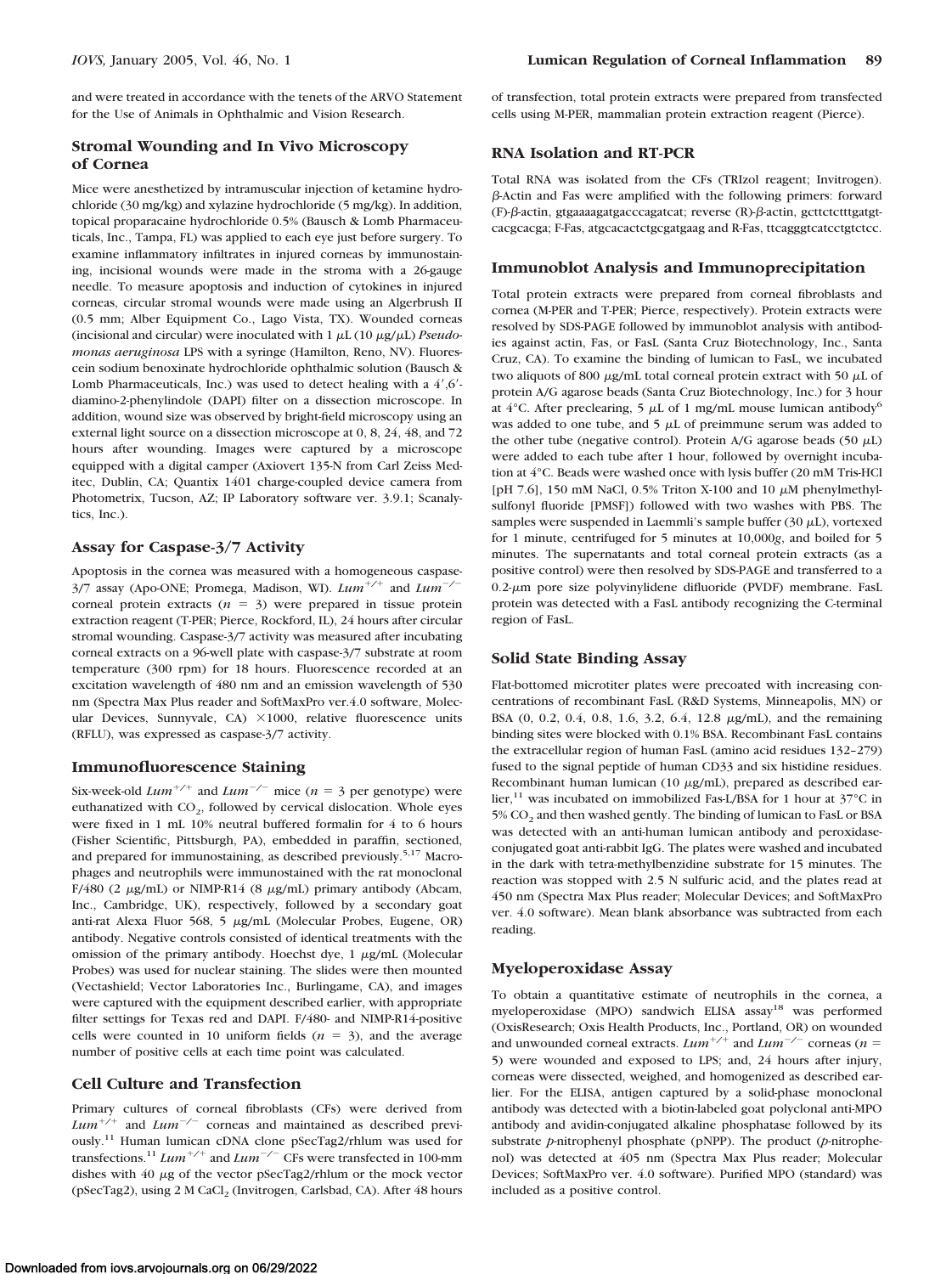## **Cytokine Profiling**

Corneas, unwounded or 24 hours after wounding, were collected from 6-week-old  $Lum^{+/+}$  and  $Lum^{-/-}$  mice and homogenized in 20  $\mu$ L of extraction solution (T-PER; Pierce) per milligram of cornea. These corneal extracts were used for cytokine quantification in TNF $\alpha$ , IL-1 $\beta$ , and IL-6 solid-phase sandwich ELISAs, as specified by the manufacturer (BioSource International, Inc., Camarillo, CA). Standards and high and low cytokine controls were included. The mean blank reading was subtracted from each sample and control reading.

## **Statistical Analysis**

Student's *t*-test (probabilities) was run for comparison of  $Lum^{+/+}$  and  $Lum^{-/-}$  samples, using one-tailed distribution between two samples with equal variance. A  $P$  value  $\leq 0.05$  was considered to have statistical significance.

## **RESULTS**

# **Apoptosis in Wild-Type and Lumican-Null Corneas**

Stromal incisional wounds were generated in 6-week-old *Lum<sup>+/+</sup>* and *Lum<sup>-/-</sup>* mice to induce apoptosis, and caspase- $3/7$  activity was measured to assess it ( $n = 5$  animals per genotype). Caspase- $3/7$  activity was significantly lower ( $P \leq$ 0.001) in the lumican-null corneas than in their wild-type counterparts 24 hours after wounding (Fig. 1). These results clearly indicate a downregulation of programmed cell death in the lumican-deficient injured cornea. The finding is consistent with our prior observation that lumican-null fibroblasts and corneal keratocytes have reduced apoptosis when compared with the wild-type.<sup>11</sup>

## **Wound Healing in Wild-Type and Lumican-Null Cornea**

Apoptosis of stromal cells is a major early event in wound healing. Furthermore, during infection and injury, apoptosis of invading inflammatory cells is important in the inflammation and healing cascade. Therefore, to determine how reduced apoptosis affects corneal healing in the lumican-null mouse, we generated circular stromal wounds injected with *P. aeruginosa* LPS in five  $Lum^{+/+}$  and  $Lum^{-/-}$  mice, and observed the wound healing from 0 to 72 hours. One representative animal of each genotype is shown in Figure 2. Wild-type corneas



**FIGURE 1.** Lower caspase-3/7 activity indicating reduced apoptosis in *Lum/* corneal extracts. Caspase-3/7 activity was measured in *Lum*<sup>+/+</sup> and *Lum<sup>-/-</sup>* ( $n = 3$ ) corneal extracts (CE), 24 hours after circular stromal wounds were generated. Caspase-3/7 activity was significantly lower ( $P \le 0.001$ ) in the *Lum<sup>-/-</sup>* mouse corneal extracts compared with wild type.



**FIGURE 2.** Corneal wound healing in wild-type and  $Lum^{-/-}$  cornea. Wounded  $Lum^{+/+}$  and  $Lum^{-/-}$  corneas were exposed to LPS. The unwounded contralateral eye treated with saline served as a control. Fluorescein dye (*green*; *top*) was used to detect wound healing using a DAPI filter on a dissection microscope. Corneas were also checked by bright-field microscopy, using an external light source on a dissecting microscope (*bottom*). Wild-type corneas healed faster and recovered completely by 72 hours, whereas lumican-null corneas showed a significant delay in healing.

healed faster and recovered completely by 72 hours. In contrast, the healing of lumican null corneas was delayed significantly. Starting with circular wounds of similar size, by 24 hours, the size of wounds in wild-type corneas was reduced to half their original diameters, whereas those in  $Lum^{-/-}$  corneas remained unchanged (Fig. 2).

## **Macrophage and Neutrophil Infiltration in Wild-Type and Lumican-Null Corneas**

To test the possibility that delayed wound healing in lumicannulls is due to altered inflammatory responses, we examined the infiltration of macrophages and neutrophils in  $Lum^{+/-}$  and *Lum<sup>-/-</sup>* corneas ( $n = 3$ ), at 4, 8, and 24 hours after producing stromal incision wounds. Unwounded corneas were used as the control. Wounded and unwounded  $Lum^{+/+}$  and  $Lum^{-/-}$ corneal sections were immunostained for macrophages (F4/ 80) and neutrophils (NIMP-R14). We observed no significant difference in the number of macrophages and neutrophils in *Lum*<sup>+/+</sup> and *Lum<sup>-/-</sup>* corneas at 4 and 8 hours after injury (Figs. 3, 4). However, by 24 hours after injury, there was a significant ( $P = 0.05$ ) increase in the number of macrophages in wild-type (43.67  $\pm$  4.05) versus lumican-null (33.00  $\pm$  3.21) corneas (Fig. 3). At this time point, the number of neutrophils in *Lum*<sup>+/+</sup> corneas (35.34  $\pm$  2.85) was also significantly (*P* < 0.05) higher than that in injured lumican-null (23.67  $\pm$  3.48) corneas (Fig. 4).

We next measured MPO levels in unwounded and wounded corneas to obtain a quantitative estimate of activated neutrophils. We found a significant  $(P \leq 0.01)$  quantitative increase in activated neutrophils in  $Lum^{+/-}$  wounded (0.37  $\pm$  0.06) corneas compared with unwounded (0.16  $\pm$  0.02) corneas. In contrast, there was no significant difference in MPO levels between *Lum<sup>-/-</sup>* wounded and unwounded corneas (Fig. 5).

## **Proinflammatory Cytokine Levels in Wild-Type and Lumican-Null Corneas**

To determine whether the observed difference in wound healing and inflammation in the  $Lum^{+/+}$  and  $Lum^{-/-}$  cornea is due to a difference in the induction of proinflammatory cytokines, we evaluated TNF $\alpha$ , IL-1 $\beta$ , and IL-6 levels by ELISAs in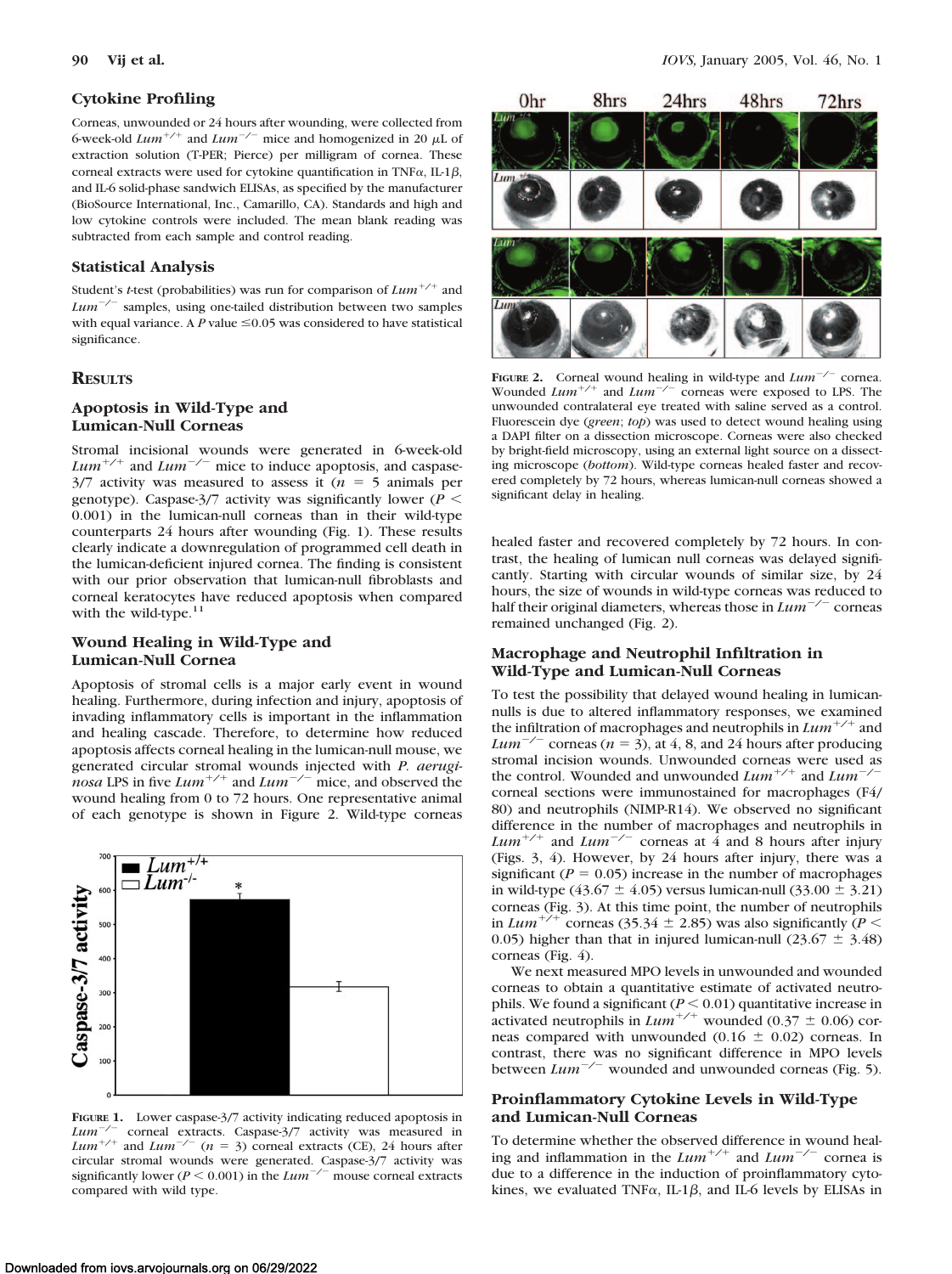

**FIGURE 3.** Macrophage infiltration of the corneal stroma after injury.  $Lum^{+/+}$  and  $Lum^{-/-}$  corneas were wounded by stromal incision and exposed to LPS. Unwounded corneas treated with saline were used as controls. Eyes were removed at 4, 8, and 24 hours after injury, sectioned, and immunostained with F/480 antibody. The number of macrophages in each section was determined by counting F/480 positive cells in 10 independent fields under  $40\times$  magnification. Lumican-null corneas showed significant reduction in macrophage infiltration compared with wild type, 24 hours after LPS wounding. Data are the mean  $\pm$  SEM of measurements in three mice per group (\* $P = 0.05$ ).

wounded corneas exposed to  $10\mu$ g/mL of LPS. Unwounded corneas were used as the control. By 24 hours after wounding, there was a significant increase in the levels of TNF $\alpha$  (Fig. 6A), IL- $1\beta$  (Fig. 6B), and IL-6 (Fig. 6C) in the wild-type corneas. In the  $Lum^{-/-}$  wounded corneas, induction of TNF $\alpha$  (Fig. 6A) or IL-1 $\beta$  (Fig. 6B) was not significant, and increase in IL-6 was modest (Fig. 6C). Induction of TNF $\alpha$  and IL-1 $\beta$  are immune responses that seem to require lumican, and were disrupted in the  $Lum^{-/-}$  mice.

#### **Lumican Modulation of Fas-Mediated Signaling**

Given that proinflammatory cytokines are not induced optimally in the wounded lumican-null cornea, the obvious question is what signaling mechanisms are affected by lumican.



**FIGURE 4.** Neutrophil infiltration of the corneal stroma after injury. Wounded  $Lum^{+/+}$  and  $Lum^{-/-}$  corneas were exposed to LPS. The unwounded contralateral eye treated with saline served as a control. Eyes were removed, sectioned, and immunostained for neutrophils with NIMP-R14 antibody at 4, 8, and 24 hours after wounding. Neutrophils were counted in ten independent fields at  $40\times$  magnification. In the LPS-wounded series, at the 24-hour time point, the number of neutrophils in the *Lum*<sup>+/+</sup> corneas was significantly higher than in the  $Lum^{-7}$  corneas. Data are the mean  $\pm$  SEM of measurements in three mice per group ( $P < 0.05$ ).



FIGURE 5. MPO assay. Wounded and unwounded  $Lum^{+/+}$  and *Lum<sup>-/-</sup>* corneas ( $n = 5$ ) were exposed to LPS and saline, respectively. After 24 hours, corneal protein extracts were used in an MPO assay. Wounded lumican-null corneas had significantly lower levels of MPO than did wild-type corneas. Moreover, wild-type corneas showed significant induction of MPO after stromal wounding, whereas lumicannull corneas showed no induction  $(^{\ast}P \leq 0.01)$ .

Based on our earlier study, we know that Fas is downregulated in the cornea and in fibroblast cultures of  $Lum^{-/-}$  mice.<sup>11</sup> Moreover, Fas ligation on macrophages enhances an LPS-induced inflammatory response.<sup>19</sup> This suggests a connection between disrupted Fas signaling in  $Lum^{-/-}$  corneas and reduced induction of the proinflammatory cytokines,  $TNF\alpha$  and IL-1 $\beta$ . To test this connection, we assayed for Fas levels in  $Lum^{+/-}$  and  $Lum^{-/-}$  corneal fibroblasts (CFs) after treating cells with increasing doses of LPS. Fas levels increased in wild-type CFs, whereas it remained at basal levels in  $Lum^-$ CFs (Fig. 7A). Similarly, in vivo, Fas remained at basal levels in wounded and LPS-exposed  $Lum^{-/-}$  corneas but increased markedly on similar treatment of  $Lum^{+/+}$  corneas (Fig. 7B). To confirm that the lack of Fas induction in lumican-nulls is indeed due to lumican deficiency and not an unforeseen change resulting from the targeting of the lumican gene, we determined the effect of the expression of recombinant lumican protein on Fas levels. Expression of recombinant lumican in  $Lum^{-/-}$  CFs restored Fas to the basal level recorded in  $Lum^{+/+}$  CFs, confirming a requirement of the lumican core protein in maintaining Fas levels. In wild-type CFs, expression of recombinant lumican also resulted in an increase in Fas. The mock control vector affected an increase in Fas as well (Fig. 7C). The latter may simply be a Fas-pathway–mediated cellular immune response to exogenous vector DNA in wild-type cells. With Fas signaling disrupted in  $Lum^{-/-}$  cells, this response to the mock vector was not seen in the  $Lum^{-/-}$  CFs.

To determine whether the differential induction of Fas in wild-type and  $Lum^{-/-}$  mice occurs due to transcriptional regulation, we evaluated Fas mRNA levels in  $Lum^{+/-}$  and *Lum/* corneas by RT-PCR. The results indicate comparable levels of Fas mRNA in both genotypes, ruling out its regulation at the RNA levels (Fig. 7D).

#### **Lumican-FasL Binding**

We have recently shown that FasL can induce Fas in  $Lum^{+/+}$ mouse embryonic fibroblasts (MEFs). However, Fas was not induced in *Lum<sup>-/-</sup>* MEFs, indicating that a presence of lumican is obligatory for FasL-mediated induction of Fas.<sup>11</sup> We hypothesize that lumican binds to FasL and helps in its concentration and presentation to Fas. Indeed, immunoprecipita-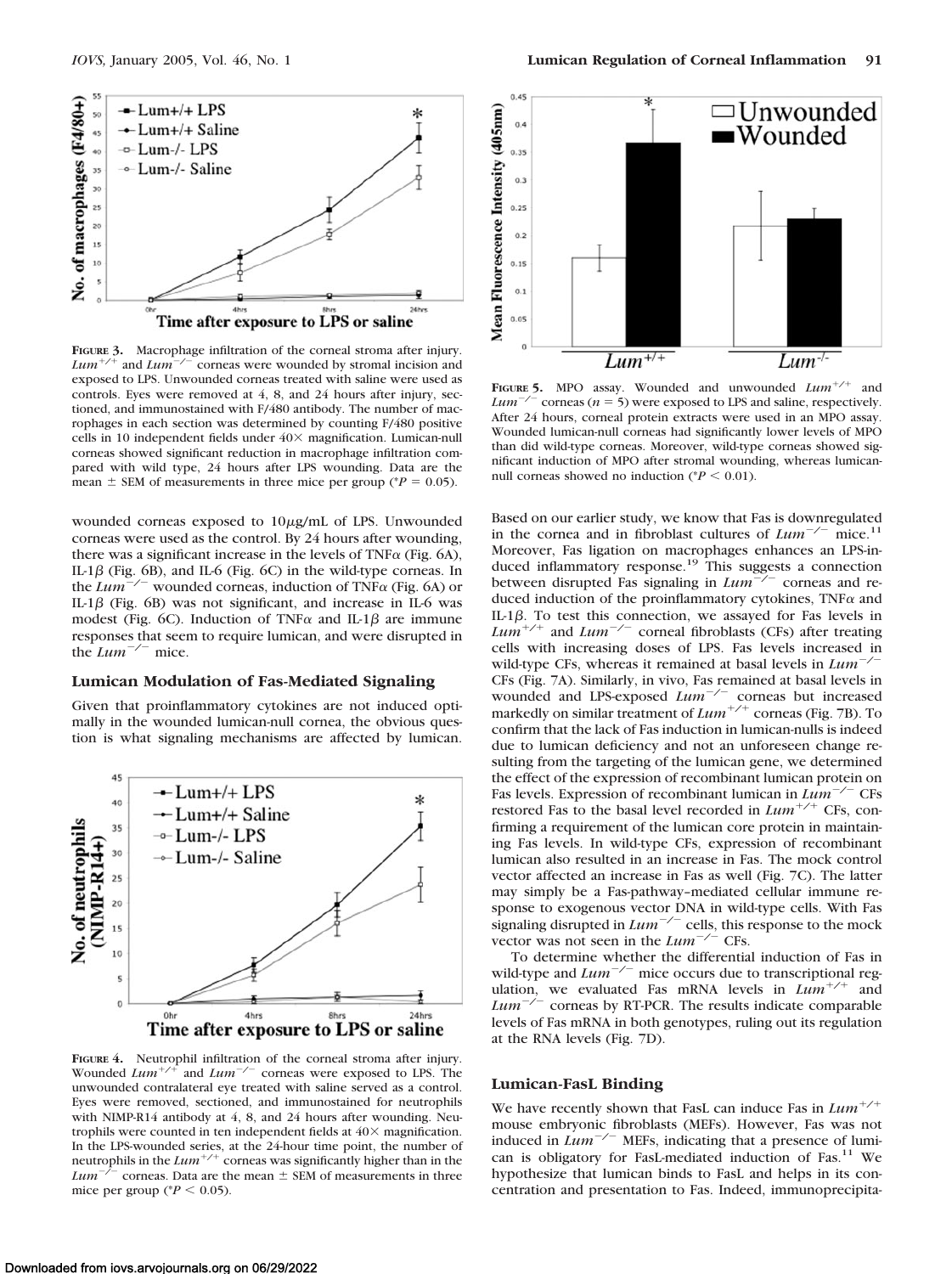

**FIGURE 6.** Cytokine levels in wildtype and lumican-null corneas. Wounded and unwounded *Lum*-*/* and  $Lum^{-/-}$  corneas ( $n = 3$ ) were exposed to LPS and saline, respectively. After 24 hours, corneal proteins were extracted for cytokine ELISA. Wounded lumican-null corneas showed significantly lower induction of TNF $\alpha$  (A), IL-1 $\beta$  (B), and IL-6 (**C**) than did wild-type corneas  $(^{\ast}P < 0.01)$ .

tion of lumican from corneal extracts, using an antibody against lumican, coimmunoprecipitated FasL (Fig. 8). We further confirmed the binding of lumican to FasL by a solid-state binding assay. Incubation of an excess of lumican in 96-wells coated with increasing amounts of immobilized soluble (s)FasL  $(0-12.8 \mu g/mL)$  resulted in an sFasL dose-dependent increase in binding of lumican, with no difference in binding to increasing doses of BSA control (Fig. 9).

# **DISCUSSION**

Wounded

Lum<sup>-</sup>

In an earlier study, we detected increased cell proliferation and decreased apoptosis in lumican-null mouse corneas and cultured fibroblasts, establishing a direct role for lumican in suppressing proliferation and aiding apoptosis.<sup>11</sup> Cellular apoptosis and proliferation are key events during corneal wound healing,<sup>20</sup> which prompted us to investigate further the heal-



**FIGURE 7.** Lumican-modulated Fas-mediated signaling. (**A**) Treated with increasing concentrations of LPS (0 –100 ng/mL) for 24 hours, CFs from  $Lum^{+/+}$  but not  $Lum^{-/-}$  mice showed an increase in Fas protein levels. Immunoblot analysis of actin indicated the equivalent loading of lanes. (B) Corneal wounds were exposed to LPS (10  $\mu$ g), and total protein was extracted 24 hours later. Unwounded saline-treated corneas were extracted and used as the control. Immunoblot analysis for Fas showed increased leve in the extremely low levels of Fas in  $Lum^{-/-}$  extracts. Immunoblot analysis of actin indicates the equivalent loading of lanes. (C)  $Lum^{-/-}$  CFs transfected with lumican expression vector (pSecTag2/rhlum) reactivated Fas expression. Immunoblot analysis of actin indicates the equivalent loading of lanes. (D)  $Lum^{+/-}$  and  $Lum^{-/-}$  corneas showed similar levels of Fas transcripts by RT-PCR.  $\beta$ -Actin was used as the internal control.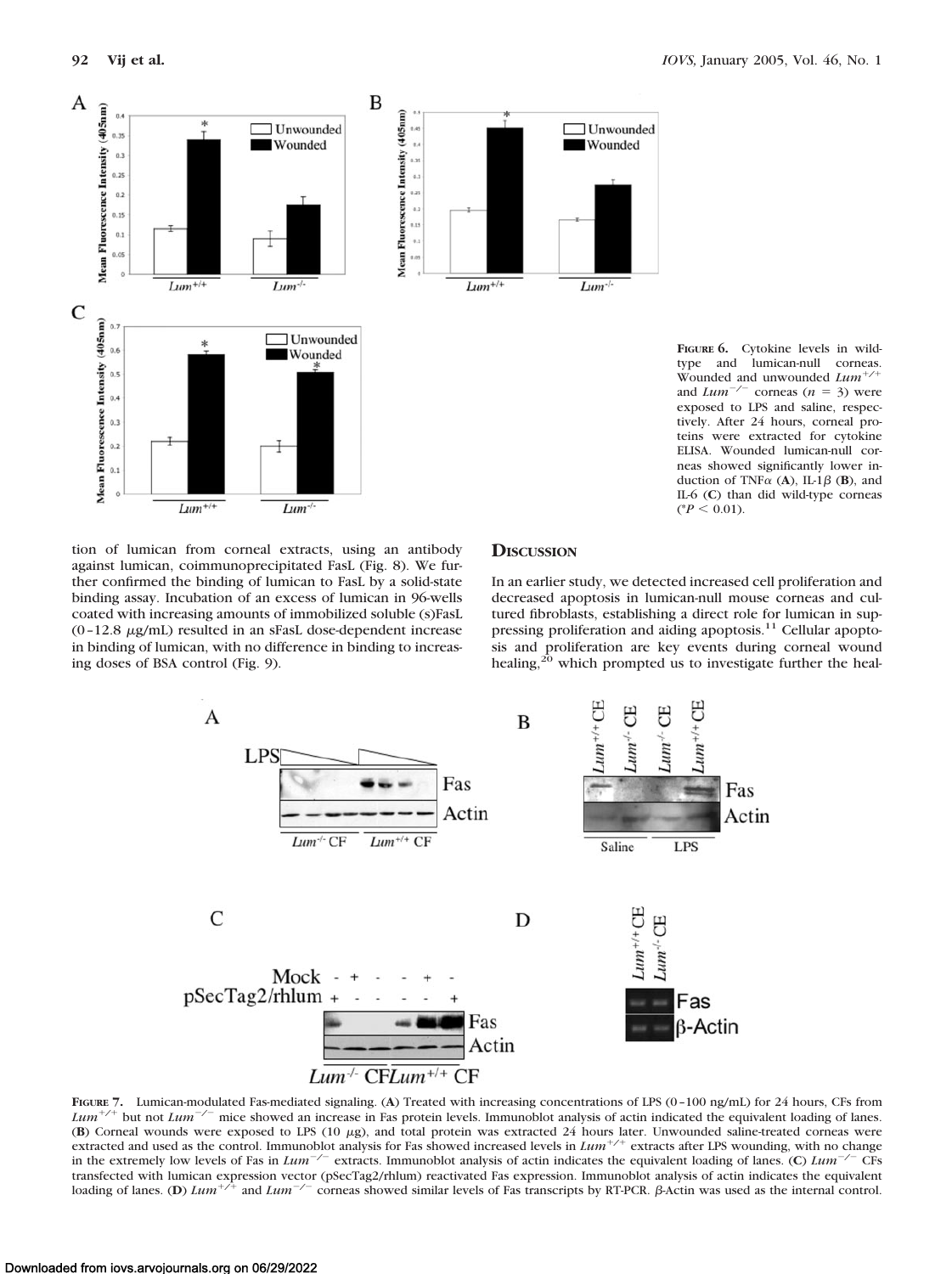

**FIGURE 8.** Coimmunoprecipitation of FasL with lumican antibody. Preimmune serum and anti-lumican immunoprecipitates were loaded in *lanes 2* and *3*, respectively. Total corneal protein extract was loaded in *lane 1* as a positive control. Immunoblot analysis was performed with FasL antibody. Lumican antibody coimmunoprecipitated FasL (*lane 3*) and lumican from corneal extracts (CEs), whereas serum did not (*lane 2*).

ing of stromal injury in lumican-null mice. Our present study indicates that whereas corneal wounds healed completely by 72 hours in wild-type animals, wounds failed to heal in lumican-null corneas during the same time frame. There was a marked difference in the recruitment of inflammatory cells, with the appearance of fewer macrophages and neutrophils in the stroma of injured  $Lum^{-/-}$  corneas. Lower MPO levels in the lumican-null corneas further confirmed a lack of neutrophil activation in the absence of lumican. Furthermore, when measuring proinflammatory cytokines in corneal extracts before and after injury, we saw very little induction of TNF $\alpha$  and IL-1 $\beta$ in  $Lum^{-/-}$  corneas after stromal injury. A low proinflammatory cytokine milieu in lumican-nulls may explain poor recruitment of inflammatory infiltrates at wound sites and a consequent delay in healing.

Our results clearly underscore a role for lumican in the interstitial ECM in establishing inflammation and healing of stromal injuries. The question, of course, is how lumican from the ECM communicates with cells to regulate inflammatory responses. An earlier finding that macrophages express a cellsurface receptor for lumican is certainly a piece of the puzzle and is consistent with our findings that lumican-null corneas fail to recruit wild-type levels of macrophages and neutrophils on injury.21 However, little else is known about the nature of this interaction between lumican and macrophages/monocytes. Beyond poor recruitment of inflammatory cells, there is a broad proinflammatory cytokine deficiency. This suggests that additional steps have gone awry in establishing inflammation and repair in the injured *Lum<sup>-/-</sup>* cornea. From our earlier study we know that Fas is downregulated in lumican-null fibroblasts and in the cornea. This suggests cross talk between lumican and Fas-FasL signaling.<sup>11</sup> We speculate that this connection between Fas and lumican has a hand in the regulation of inflammatory responses.

Although Fas is best known for its involvement in regulation of apoptosis,<sup>22</sup> Fas ligation may contribute to nonapoptotic signaling, including NF $\kappa$ B activation,<sup>23-25</sup> early T-cell development,<sup>26</sup> and proliferation.<sup>27</sup> FasL, a death-inducing molecule and a natural ligand of Fas, is involved in homeostasis, selftolerance, and immune privilege.<sup>28</sup> FasL also has proinflammatory functions,<sup>29</sup> and the ligation of Fas to circulating monocytes and tissue macrophages may induce proinflammatory cytokine responses that can induce and initiate inflammatory responses.12 The Fas-induced monocyte/macrophage response may be a key event in innate immune responses contributing to the pathogenesis of a variety of clinically important inflammatory diseases. Fas-FasL interactions may contribute to disease pathogenesis and progression of chronic inflammation by a unique mechanism (FADD-MyD88 interaction), whereby Fas ligation promotes activation through IL-1R1 and TLR4 pathways.<sup>19</sup> Our findings showed that treatment of  $Lum^{+/-}$  CFs with *P. aeruginosa* LPS resulted in the induction of Fas in wild-type but not in  $Lum^{-/-}$  mice. In addition, LPS injected stromal wounds in wild-type, but not in lumican-null, corneas express Fas. These results suggest that lumican plays a key role in the Fas-FasL signaling involved in corneal injury and inflammatory intermediates required in the initial counteraction of injury and infection. Another study indicated transient expression of lumican in the wounded corneal epithelium, where it was considered to aid epithelial migration.<sup>30</sup> In fact, in the injured epithelium, lumican expression may primarily affect induction of proinflammatory cytokines rather than cellular migration.

To get a mechanistic insight in the regulation of Fas levels by lumican, we tested the possibility that Fas is regulated at the mRNA level. The RT-PCR results indicating equivalent mRNA levels eliminate the possibility that Fas mRNA is downregulated in the *Lum<sup>-/-</sup>* mouse cornea. Consequently, the increase in Fas levels must be due to its regulation at the protein level. In the  $Lum^{-/-}$  mouse, FasL fails to elicit an increase in the receptor level, implying a lack of communication between the ligand and its receptor. We reasoned that lumican may be involved in concentrating and

**FIGURE 9.** A solid-state binding assay showed binding of FasL to lumican. Recombinant lumican (10  $\mu$ g/ mL) was incubated with increasing concentrations of immobilized FasL or BSA (0-12.8  $\mu$ g/mL) at 37°C. Recombinant lumican bound to FasL was detected with an anti-lumican antibody. The results show increased binding of lumican to increasing amounts of immobilized FasL but not to the BSA control ( $P < 0.01$ ).

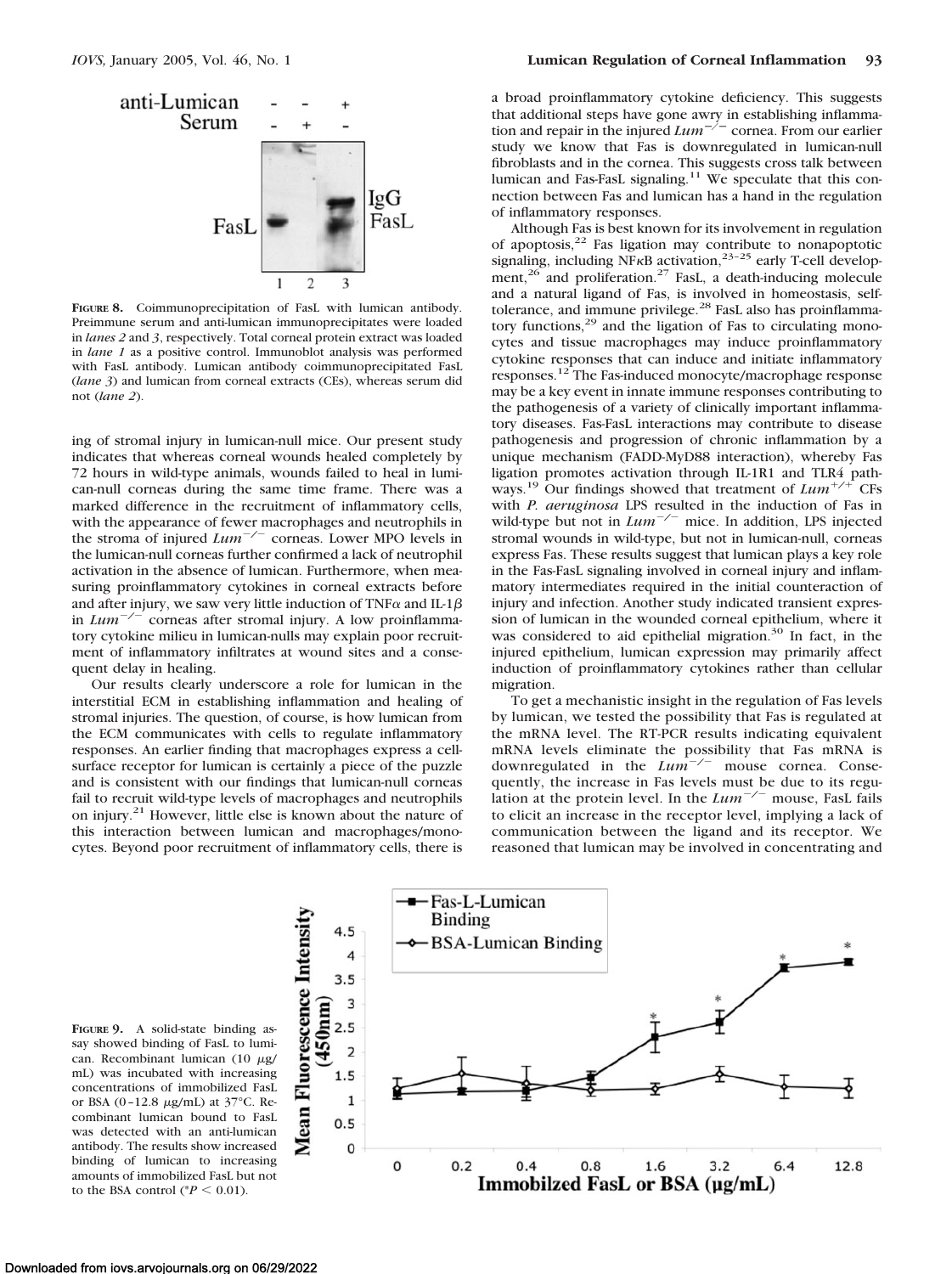presenting FasL to its receptor Fas for appropriate induction, and we further investigated the binding of lumican to FasL.<sup>11</sup> Coimmunoprecipitation of lumican and FasL and solid state binding assay provide evidence for lumican-FasL interactions. Released from the membrane bound form of FasL (mFasL) by a putative metalloproteinase, the capacity of sFasL to induce apoptosis is much lower than that of mFasL, which is believed to be the functional form.<sup>31,32</sup> sFasL, in contrast, reportedly induces tumor cell<sup>33</sup> and hepatocyte apoptosis. $3\frac{3}{4}$  This discrepancy could arise from disparate effects of sFasL in tissues, where it may reside bound to different ECM components retaining much of the functions attributed to mFasL. $35$  Thus, fibronectin was reported to bind soluble FasL (sFasL), which retained effector T cells at sites of inflammation and later induced T-cell apoptosis, healing, and return of tissue homeostasis.<sup>35,36</sup> Binding of FasL to fibronectin was proposed to result essentially in the oligomerization of FasL, further enhancing its biological activity.<sup>36</sup> In the eye, FasL is expressed by the corneal epithelium and endothelium.<sup>37</sup> The sFasL released in stroma may be similarly bound by the lumican present in abundance in the corneal stroma. It is likely, in the corneal stroma, that lumican is largely instrumental in retaining sFasL and increasing its biological efficacy.

The functional implications of interactions between FasL and lumican and further induction of Fas in the cornea are not clear, given the complexity of the role played by FasL and Fas in promoting inflammation as well as counteracting it in the context of ocular immune privilege.<sup>7</sup> The eye is equipped with a distinct ability to restrain inflammatory activity, presumably by engaging FasL and Fas on inflammatory cells for their prompt apoptosis to preclude systemic response.22,37,38 In recent studies, investigators of mFasL versus sFasL in inflammation and ocular immune privilege observed that only tumor cells expressing high levels of mFasL could override immune privilege and induce potent neutrophil-mediated inflammation, whereas, in non–immune-privileged sites, lower levels of mFasL could initiate inflammation.28,29 The tissue environment in the corneal stroma, additional cytokines and growth factors that modify Fas-signal–mediated inflammatory processes, ECM components that modify localized concentration of FasL, and the availability of cytokines and growth factors may tip the balance toward inflammation or immune privilege.

In summary, the present study shows a major discord in cytokine induction and recruitment of inflammatory cells leading to impaired healing of corneal wounds in the lumican-null mouse. The underlying early defect in the lumicannull mouse may reside in inefficient signaling via Fas and its ligand, FasL, with further impact on other inflammatory cytokines. This mandates a close look at lumican as a potentially exciting therapeutic tool for tweaking these cell-signaling components. This study has unraveled a novel significant role for lumican in the presentation of immune/ inflammatory signal to cells and facilitating inflammatory and healing responses in the cornea.

#### *References*

- 1. Chakravarti S. The cornea through the eyes of knockout mice. *Exp Eye Res.* 2001;73:411– 419.
- 2. Funderburgh JL. Keratan sulfate: structure, biosynthesis, and function. *Glycobiology*. 2000;10:951–958.
- 3. Iozzo RV. Proteoglycans: structure, function, and role in neoplasia. *Lab Invest*. 1985;53:373–396.
- 4. Rada JA, Cornuet PK, Hassell JH. Regulation of corneal collagen fibrillogenesis in vitro by corneal keratan sulfate proteoglycan (lumican) and decorin core proteins. *Exp Eye Res*. 1993;56:635– 648.
- 5. Chakravarti S, Petroll W, Hassell J, et al. Corneal opacity in lumican-null mice: defects in collagen fibril structure and packing in the posterior stroma. *Invest Ophthalmol Vis Sci*. 2000;41:3365-3373.
- 6. Chakravarti S, Magnuson T, Lass J, Jepsen K, LaMantia C, Carroll H. Lumican regulates collagen fibril assembly: skin fragility and corneal opacity in the absence of lumican. *J Cell Biol*. 1998;141:1277– 1286.
- 7. Streilein JW. Ocular immune privilege: the eye takes a dim but practical view of immunity and inflammation. *J Leukoc Biol*. 2003; 74:179 –185.
- 8. Funderburgh JL, Funderburgh ML, Mann MM, Conrad GW. Unique glycosylation of three keratan sulfate proteoglycan isoforms. *J Biol Chem*. 1991;266:14226 –14231.
- 9. Cornuet P, Blochberger T, Hassell J. Molecular polymorphisms of lumican during corneal development. *Invest Ophthalmol Visual Sci*. 1994;35:870 – 876.
- 10. Saika S, Miyamoto T, Tanaka S, et al. Response of lens epithelial cells to injury: role of lumican in epithelial-mesenchymal transition. *Invest Ophthalmol Vis Sci*. 2003;44:2094 –2102.
- 11. Vij N, Roberts L, Joyce S, Chakravarti S. Lumican suppresses cell proliferation and aids Fas-Fas ligand mediated apoptosis: implications in the cornea. *Exp Eye Res*. 2004;78:957–971.
- 12. Park DR, Thomsen AR, Frevert CW, et al. Fas (CD95) induces proinflammatory cytokine responses by human monocytes and monocyte-derived macrophages. *J Immunol*. 2003;170:6209 – 6216.
- 13. Hohlbaum AM, Gregory MS, Ju ST, Marshak-Rothstein A. Fas ligand engagement of resident peritoneal macrophages in vivo induces apoptosis and the production of neutrophil chemotactic factors. *J Immunol*. 2001;167:6217– 6224.
- 14. Wajant H, Pfizenmaier K, Scheurich P. Non-apoptotic Fas signaling. *Cytokine Growth Factor Rev*. 2003;14:53– 66.
- 15. Saas P, Boucraut J, Quiquerez AL, et al. CD95 (Fas/Apo-1) as a receptor governing astrocyte apoptotic or inflammatory responses: a key role in brain inflammation? *J Immunol*. 1999;162: 2326 –2333.
- 16. Schaub FJ, Han DK, Liles WC, et al. Fas/FADD-mediated activation of a specific program of inflammatory gene expression in vascular smooth muscle cells. *Nat Med*. 2000;6:790 –796.
- 17. Chakravarti S, Paul J, Roberts L, Chervoneva I, Oldberg A, Birk DE. Ocular and scleral alterations in gene-targeted lumican-fibromodulin double-null mice. *Invest Ophthalmol Vis Sci*. 2003;44:2422– 2432.
- 18. Armstrong D, Ueda T, Aljada A, et al. Lipid hydroperoxide stimulates retinal neovascularization in rabbit retina through expression of tumor necrosis factor-alpha, vascular endothelial growth factor and platelet-derived growth factor. *Angiogenesis*. 1998;2:93–104.
- 19. Ma Y, Liu H, Tu-Rapp H, et al. Fas ligation on macrophages enhances IL-1R1-Toll-like receptor 4 signaling and promotes chronic inflammation. *Nat Immunol*. 2004;5:380 –387.
- 20. Zieske JD, Guimaraes SR, Hutcheon AE. Kinetics of keratocyte proliferation in response to epithelial debridement. *Exp Eye Res*. 2001;72:33–39.
- 21. Funderburgh JL, Mitschler RR, Funderburgh ML, Roth MR, Chapes SK, Conrad GW. Macrophage receptors for lumican: a corneal keratan sulfate proteoglycan. *Invest Ophthalmol Vis Sci*. 1997;38: 1159 –1167.
- 22. Mohan RR, Liang Q, Kim WJ, Helena MC, Baerveldt F, Wilson SE. Apoptosis in the cornea: further characterization of Fas/Fas ligand system. *Exp Eye Res*. 1997;65:575–589.
- 23. Ahn JH, Park SM, Cho HS, et al. Non-apoptotic signaling pathways activated by soluble Fas ligand in serum-starved human fibroblasts: mitogen-activated protein kinases and NF-kappaB-dependent gene expression. *J Biol Chem*. 2001;276:47100 – 47106.
- 24. Hu WH, Johnson H, Shu HB. Activation of NF-kappaB by FADD, Casper, and caspase-8. *J Biol Chem*. 2000;275:10838 –10844.
- 25. Kataoka T, Budd RC, Holler N, et al. The caspase-8 inhibitor FLIP promotes activation of NF-kappaB and Erk signaling pathways. *Curr Biol*. 2000;10:640 – 648.